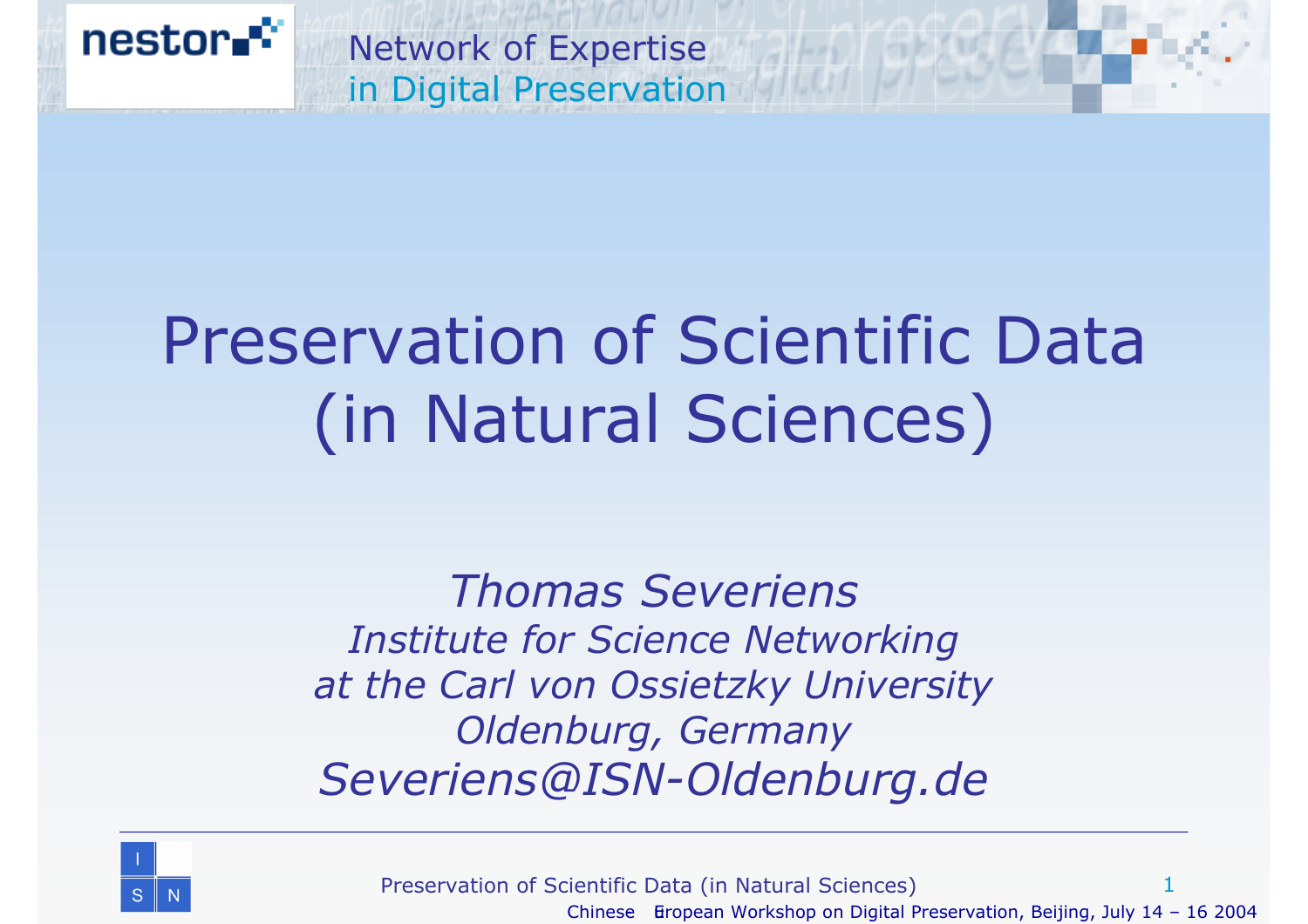

### Overview

- □ Introduction
- □ Primary Data
- Running Implementations and Developments
- □ Requirements and Status
	- Volume of Data to be preserved
	- Requirements by the Users
- Aspects of a Business Model for Preservation □ Conclusions

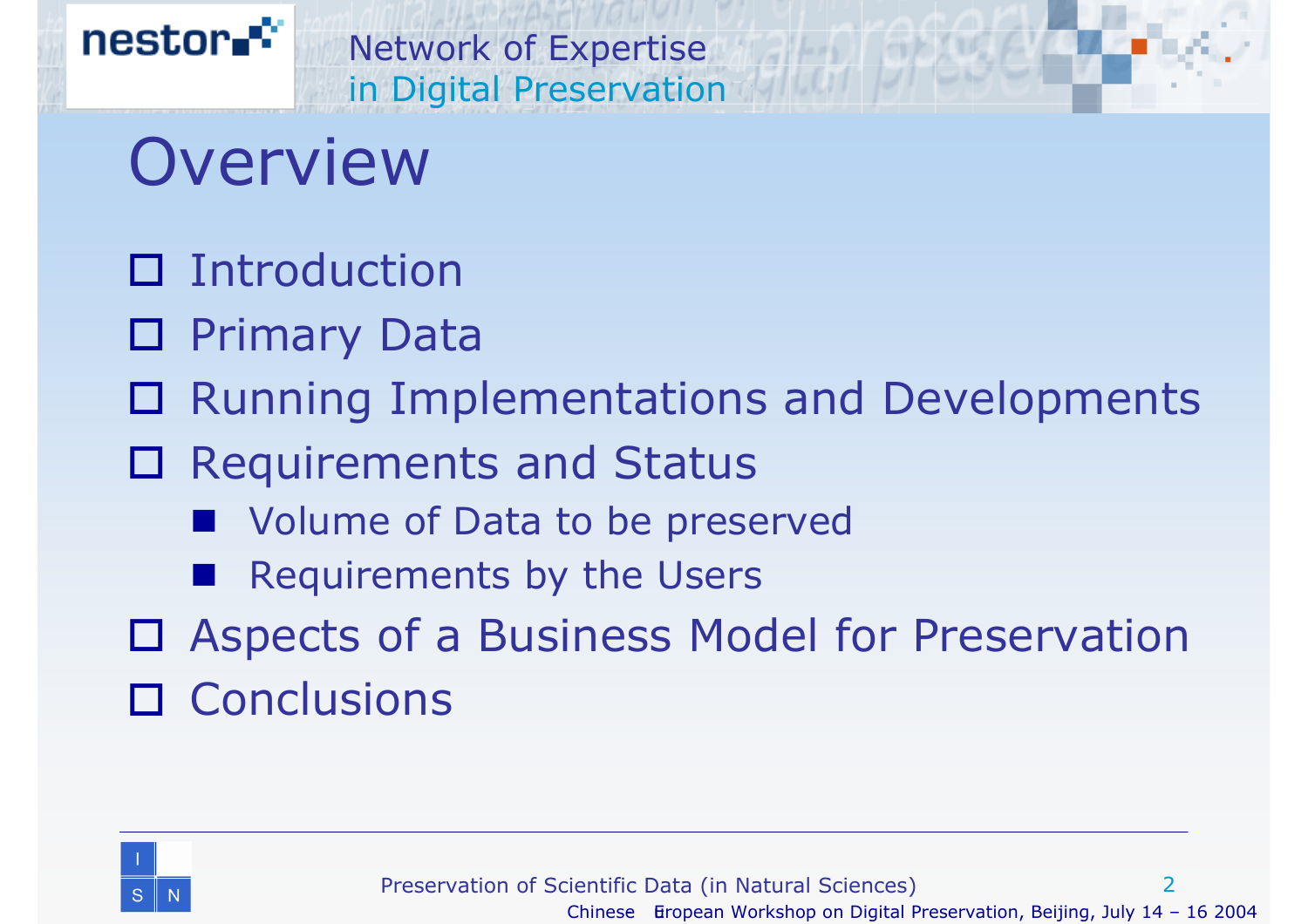#### Network of Expertise in Digital Preservation

### Introduction

nestor.<sup>\*\*</sup>

### ISN – Institute for Science Networking □ Survey on status of Preservation of Primary Data in Germany (and its neighbours)





Preservation of Scientific Data (in Natural Sciences) 3Chinese European Workshop on Digital Preservation, Beijing, July  $14 - 16$  2004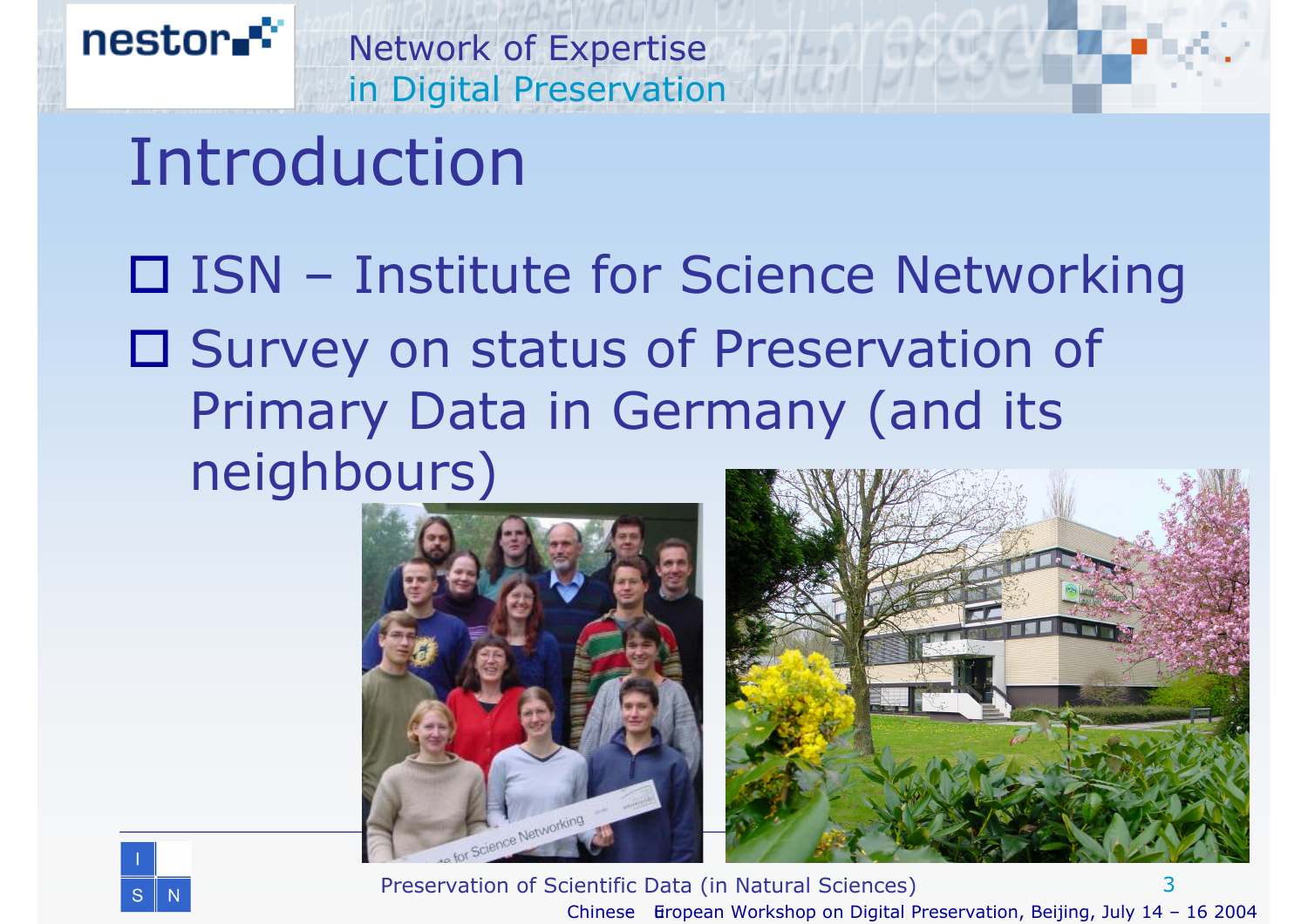

### Examples:

- **Neather observation data**
- **Space observation data**
- Accelerator detector data
- Surveys (-> next presentation by R.van Horik)
- **Data in Medicine**
- Genetic sequence data
- Data in crystallography
- (Sound and Video)

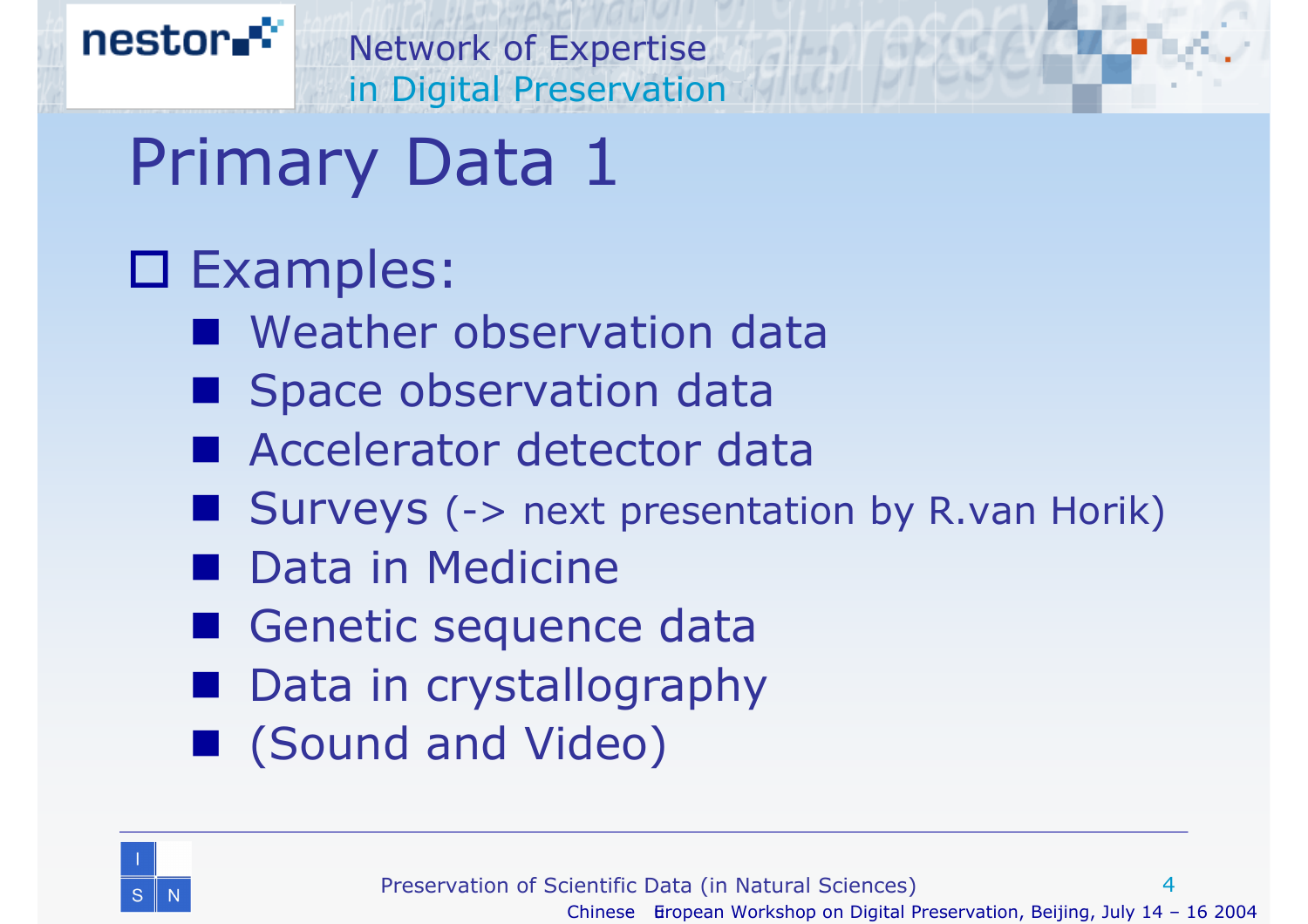

nestor.<sup>\*\*</sup>

- …are binary encoded streams of pure data, mostly.
- …mostly, are not saved in XML format, but are optimized for processing in science workflow.

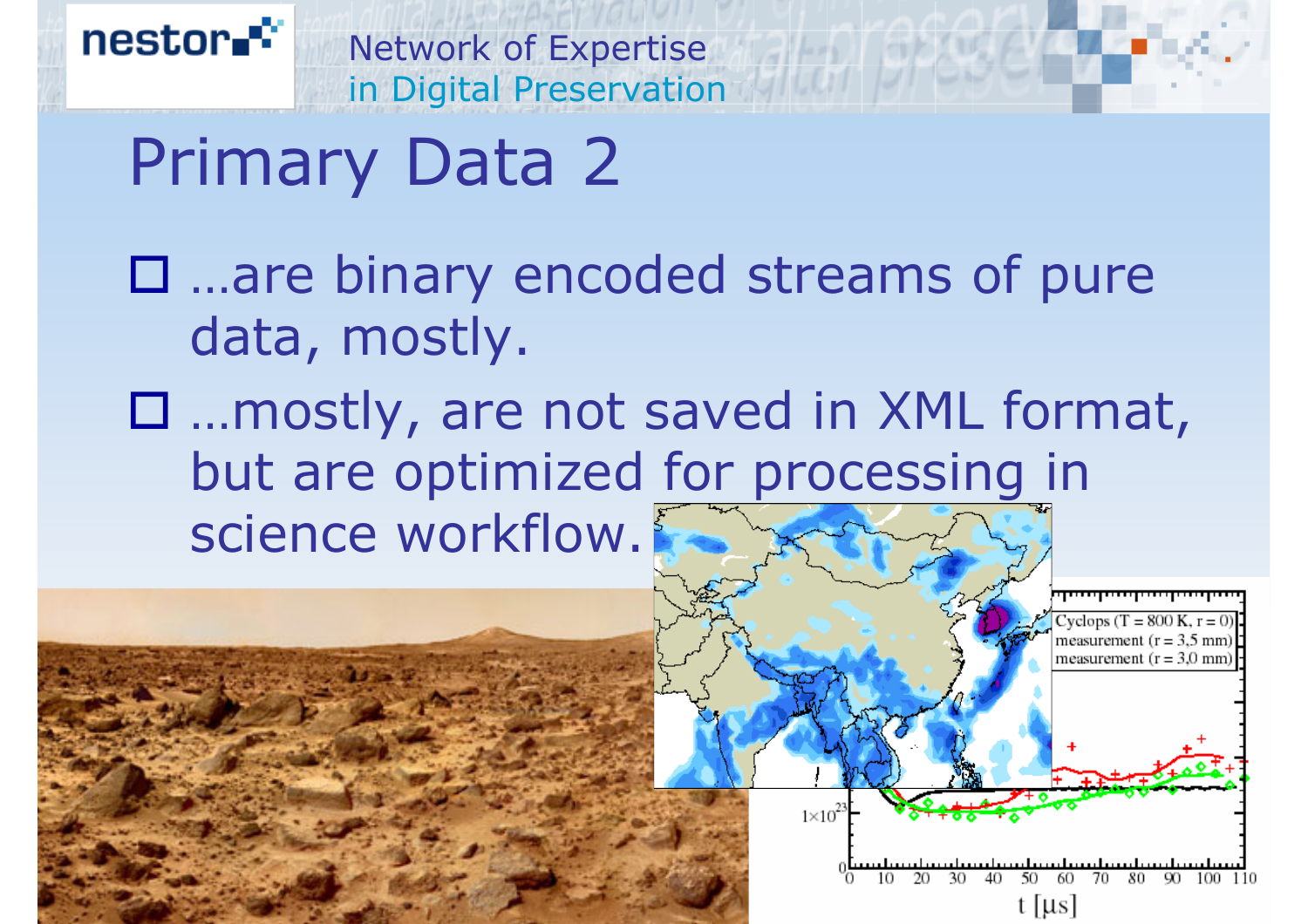

- …build the basis for all scientific work and publication,
- …are very expensive of even impossible to reconstruct
	- **Service Service**  Neutrino flow during a supernova in our neighbourhood
	- Weather observation data
	- Measuring data form high energy colliders already broken down
	- Medicine data giving information on long term development in health of special groups over several centuries

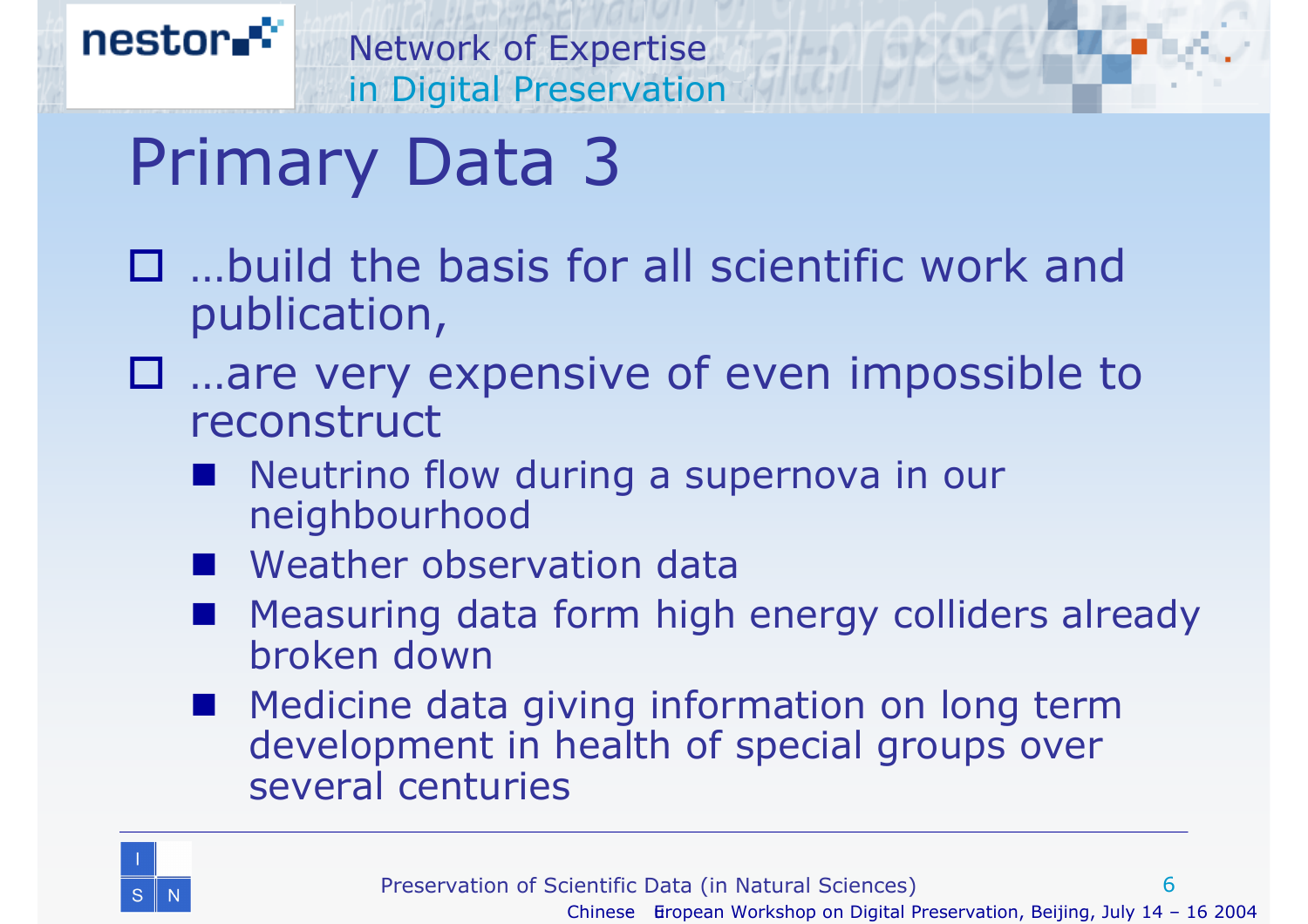- □ …often contain information, which is still undiscovered
	- **Example: Radius of the proton**
- □ …are the key to identify scientific falsifications of articles
	- Schön's articles would never have been published, if he had to publish the primary data of the experiments

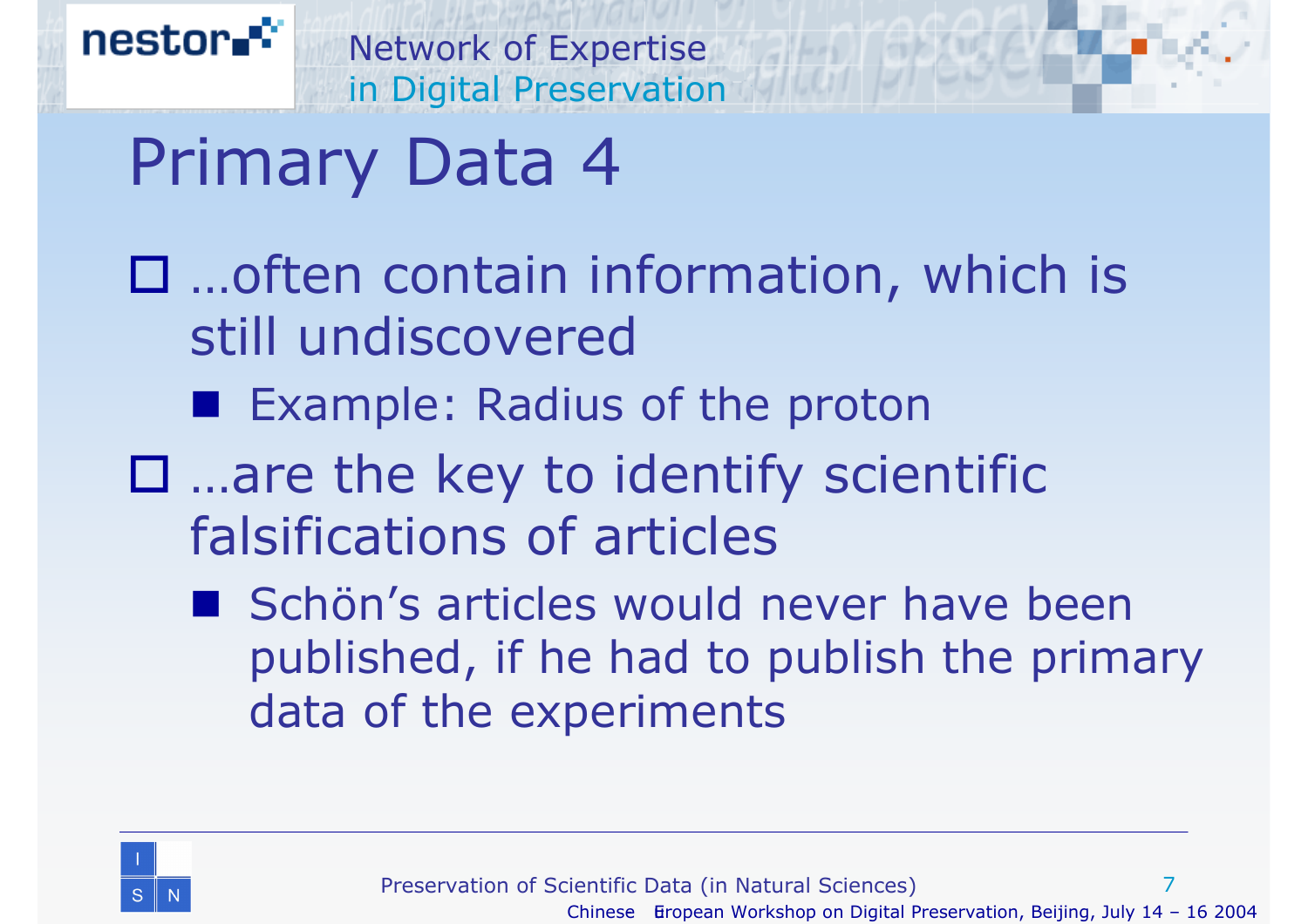### in Digital Preservation Status of Preservation Preparation

 Volume: in Germany about 1.000 TByte every year

Network of Expertise

- Format: 70% binary encoded, 20% ASCII encoded, 10% XML or similar
- □ Self-description or Metadata: about 65% contain within the stream or extra file within archive

Media: DLT (60%), DAT, CD-Rom, …

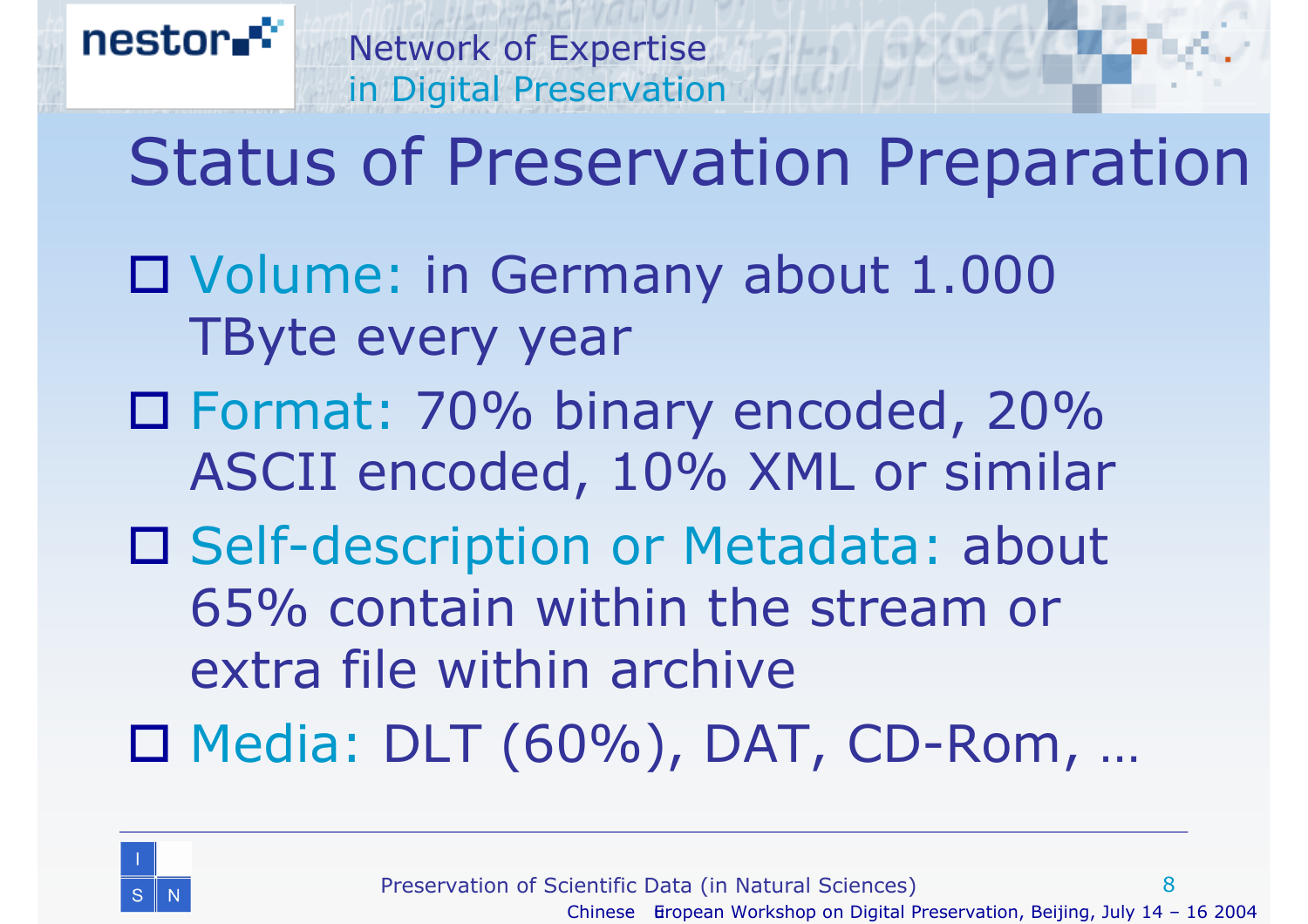### Status of Preservation Preparation

□ Access: all institutions do allow access for colleagues from science, most do not allow access for commercial reasons.

Network of Expertise

in Digital Preservation

- □ Institutionalisation: still all institutions run their own archiving system.
- □ Selection strategies: not developed at all.

 $\Box$  Business Model: all institutions: "Preservation is of high public interest, so the government (=tax payers) should pay."



nestor

 $\mathbf Q$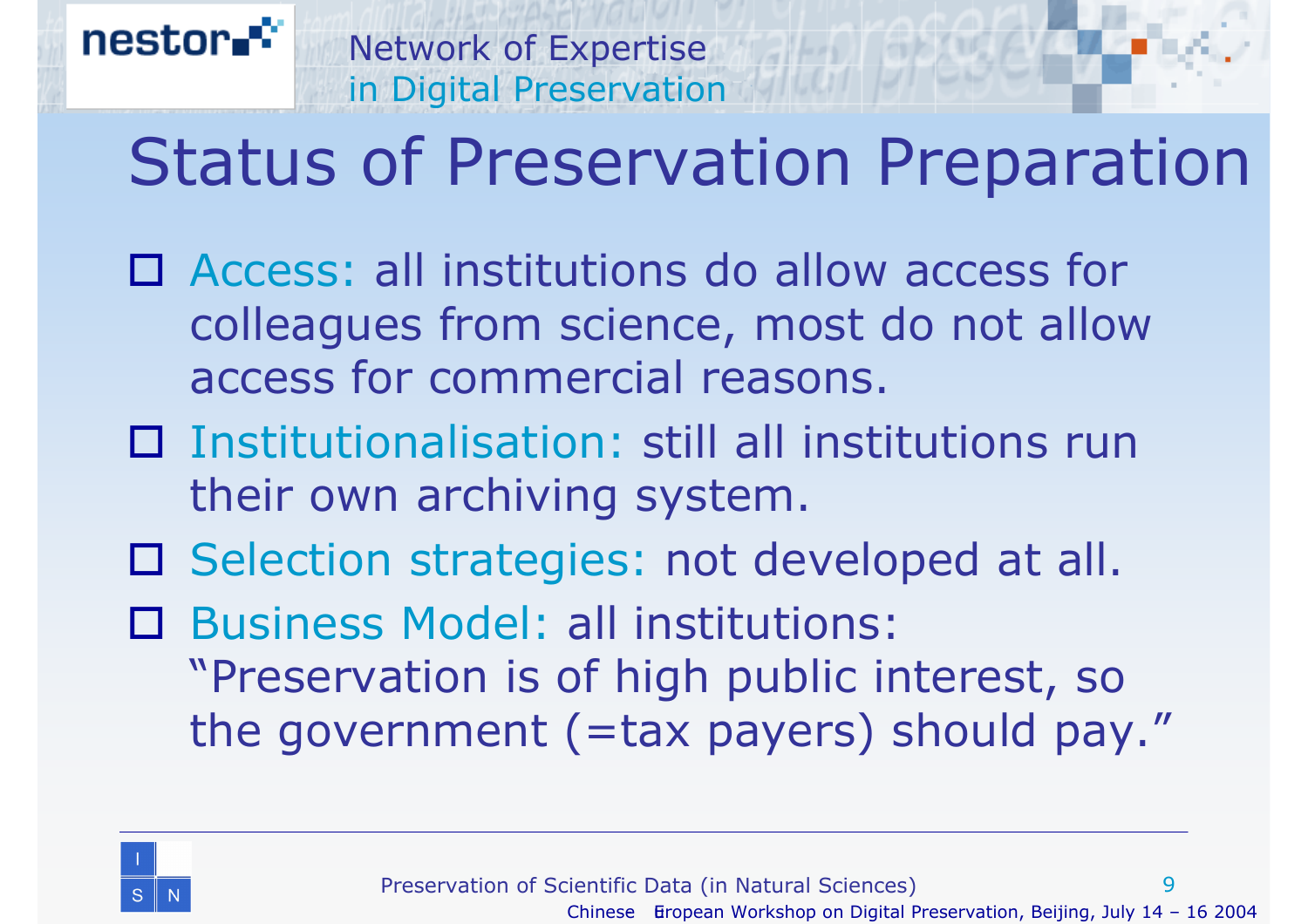#### Network of Expertise in Digital Preservation

### Status and Implementations

- Weather Service (Deutscher Wetterdienst): Has to preserve all data by law. Runs distributed computer pools. Offers access to the raw data, earns money with computed data.
- World Data Centers: world-wide network of (mostly) global observation institutions (52 institutions in 12 countries). Since 1956. Share data in their archives to keep it available and alive. Implemented standards and auditing system.

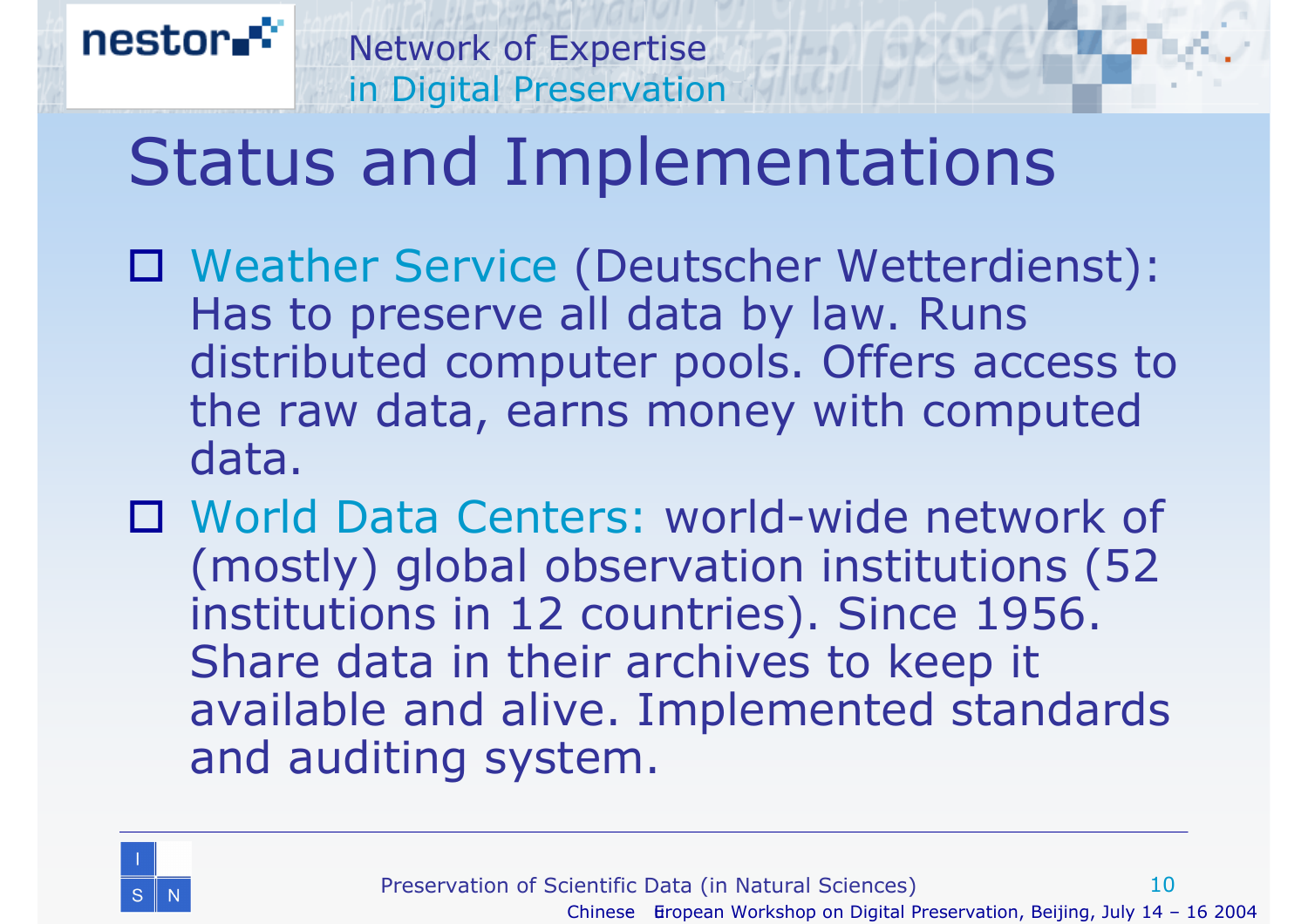# Conclusions 1

- □ Survey showed: process of shaping the awareness on requirements of and for long term preservation of primary data is in very early stage in most fields (except from astronomy, high energy physics, and global observation).
- $\square$  Primary data are key use case within every preservation implementation, because here preservation helps to save much more money than it ever will cost, even on the short time scale.

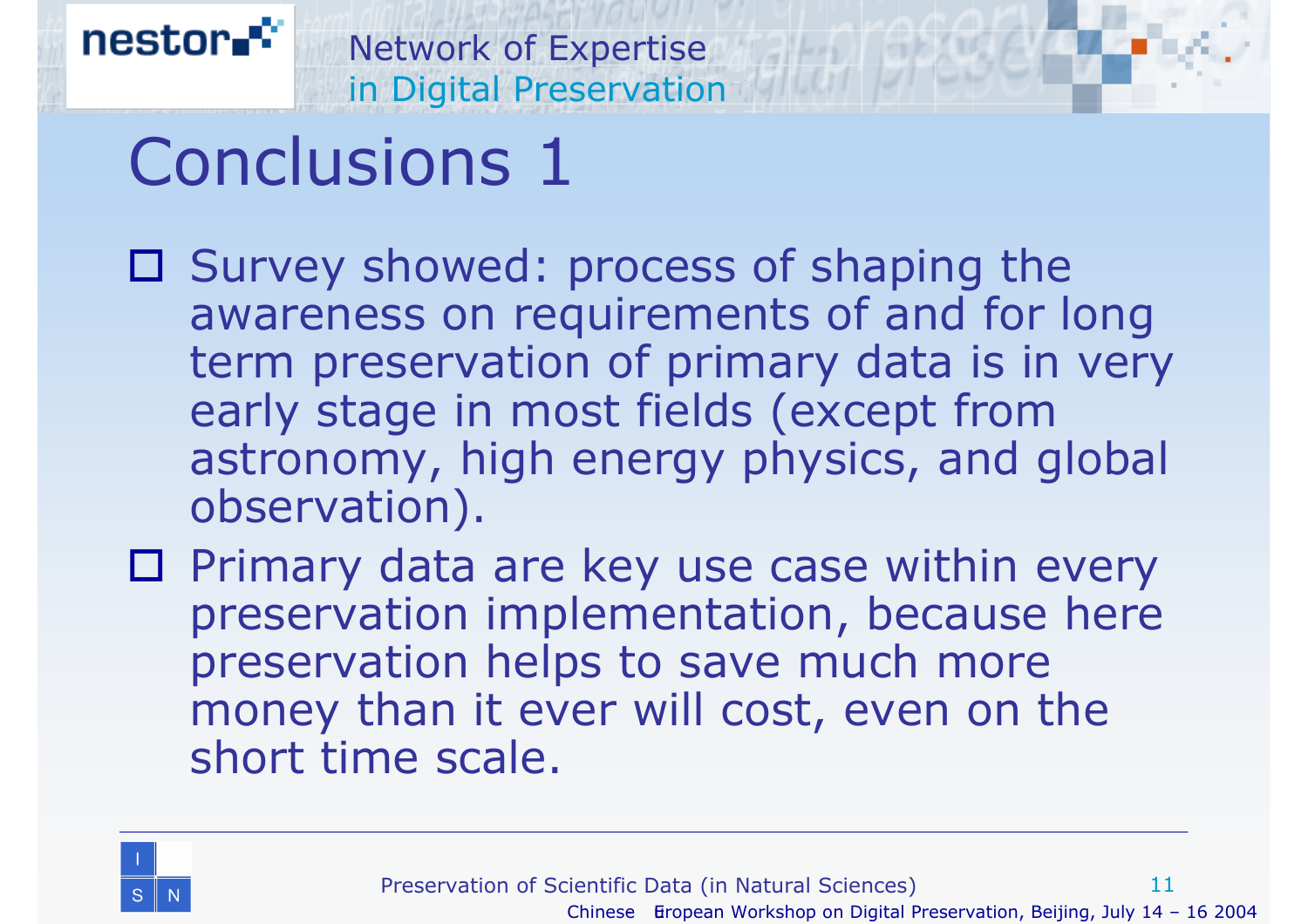### Conclusions 2

- Experience, Expertise, and Standards are available on selected fields, but should be published to get their knowledge in the broad and to develop open implementations.
- $\square$  Technical work of preservation is done by many institutions in parallel. In many fields without any standards at all. Synergy effects could be used for the benefit of all.
- $\square$  Preservation is the job for experts on this field in co-operation with experts on the datatype.
- $\square$  Preservation of primary data must be part of a globally co-operating network.

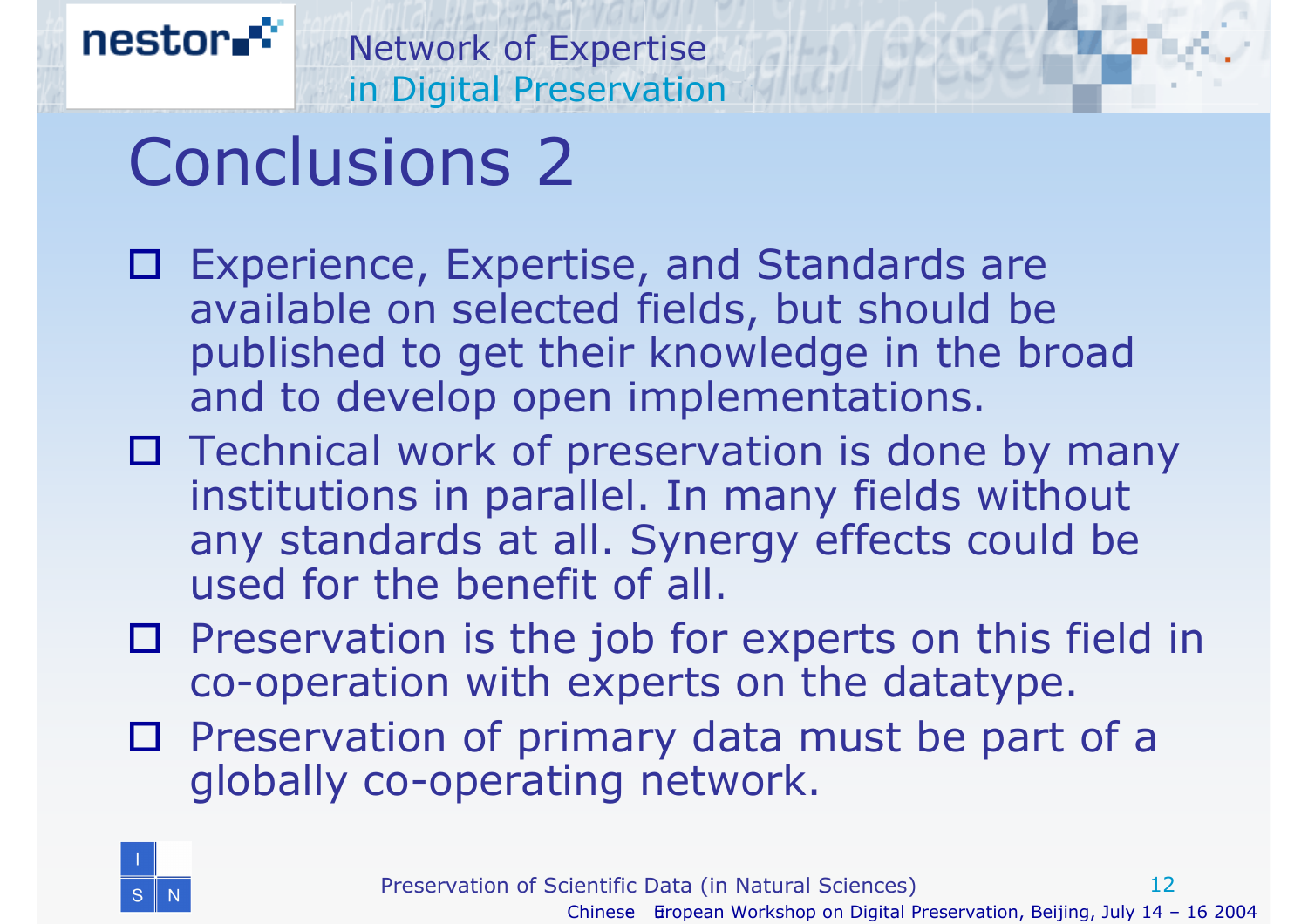

### References

#### Nestor project:

- www.langzeitarchivierung.de
- Deutscher Wetterdienst (German weather service):
	- $\mathbb{R}^2$ www.dwd.de
- World data centers (overview site):
	- www.ngdc.noaa.gov/wdc/wdcmain.html